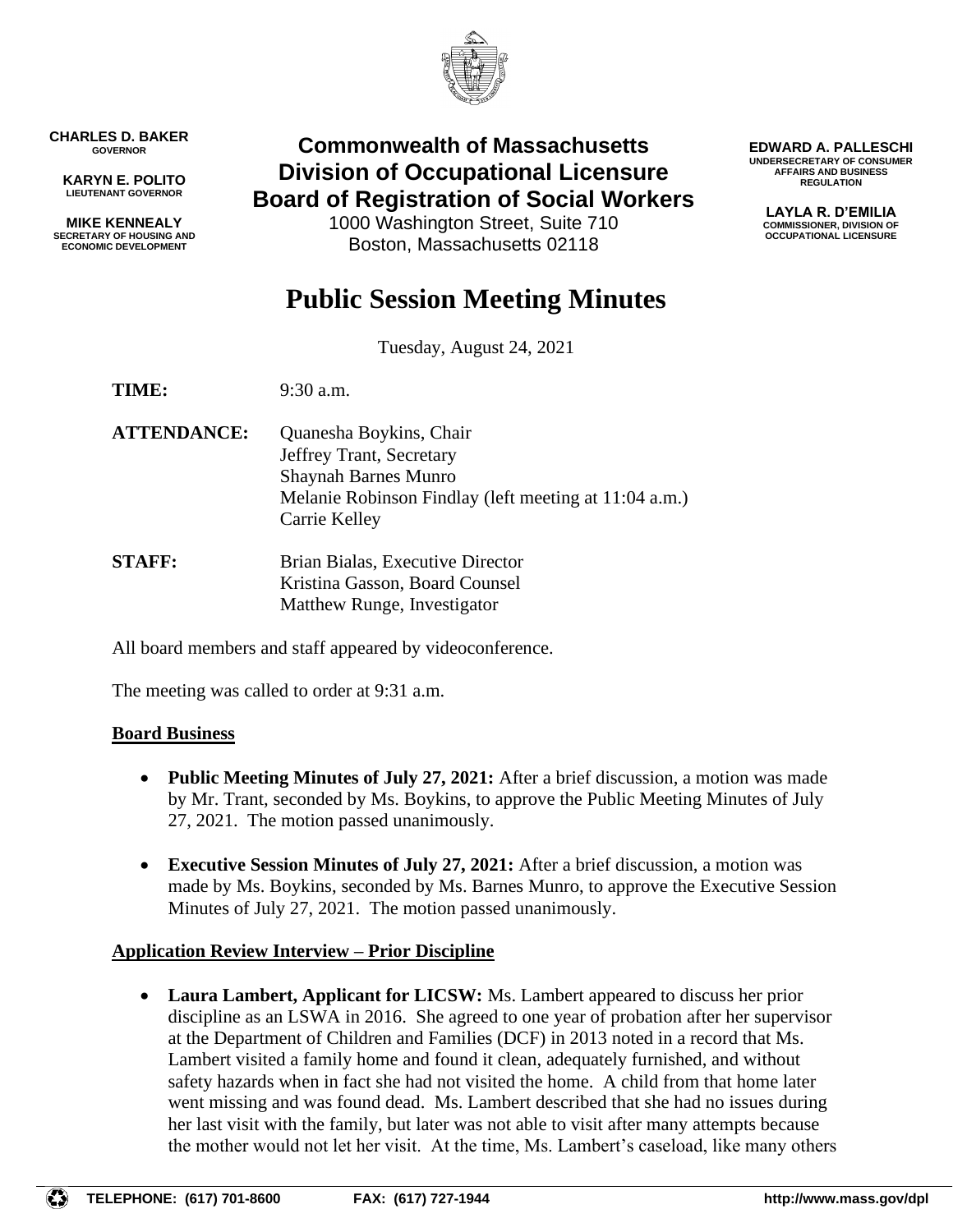working at DCF, was very high, and she and her supervisor talked to their manager about that particular family.

Ms. Lambert explained that she is now working at a skilled nursing facility and has supervision and compliance guidance through a contracted consulting group. She has learned that documentation, including an awareness of what others are documenting, is very important, she must be an advocate for her needs, and she must be mindful to make good decisions. The Board encouraged Ms. Lambert to continue to seek supervision and "share the responsibility."

After a brief discussion, a motion was made by Mr. Trant, seconded by Ms. Barnes Munro, to allow Ms. Lambert to continue with the licensing process. The motion passed unanimously.

#### **Discussion**

- **Anti-Racism and Anti-Discrimination CE Policy:** The Board discussed the draft policy and requested changes. Staff will create a new draft for the Board's consideration in September.
- **CORI Policy:** The Board considered the draft policy. After a brief discussion, a motion was made by Ms. Robinson Findlay, seconded by Ms. Boykins, to approve the policy. The motion passed unanimously.

### **Correspondence**

• **8.11.21 Letter from D. Hymans of ASWB re: Exam-Use Policy Exception Request:** Read and reviewed.

### **Application Reviews – Negative Reference**

- **Abiola Sheriff, Applicant for LCSW:** The Board considered Ms. Sheriff's negative reference. After a brief discussion, a motion was made by Ms. Barnes Munro, seconded by Ms. Robinson Findlay, to allow Ms. Sheriff to continue with the licensing process. The motion passed unanimously.
- **Jonathan Francis, Applicant for LSW:** The Board considered Mr. Francis's negative reference. The Board directed staff to invite the supervisor who provided the reference to a meeting for an interview.
- **Ruth Ferrante, Applicant for LCSW:** The Board considered Ms. Ferrante's negative reference. The Board directed staff to invite the supervisor who provided the reference to a meeting for an interview.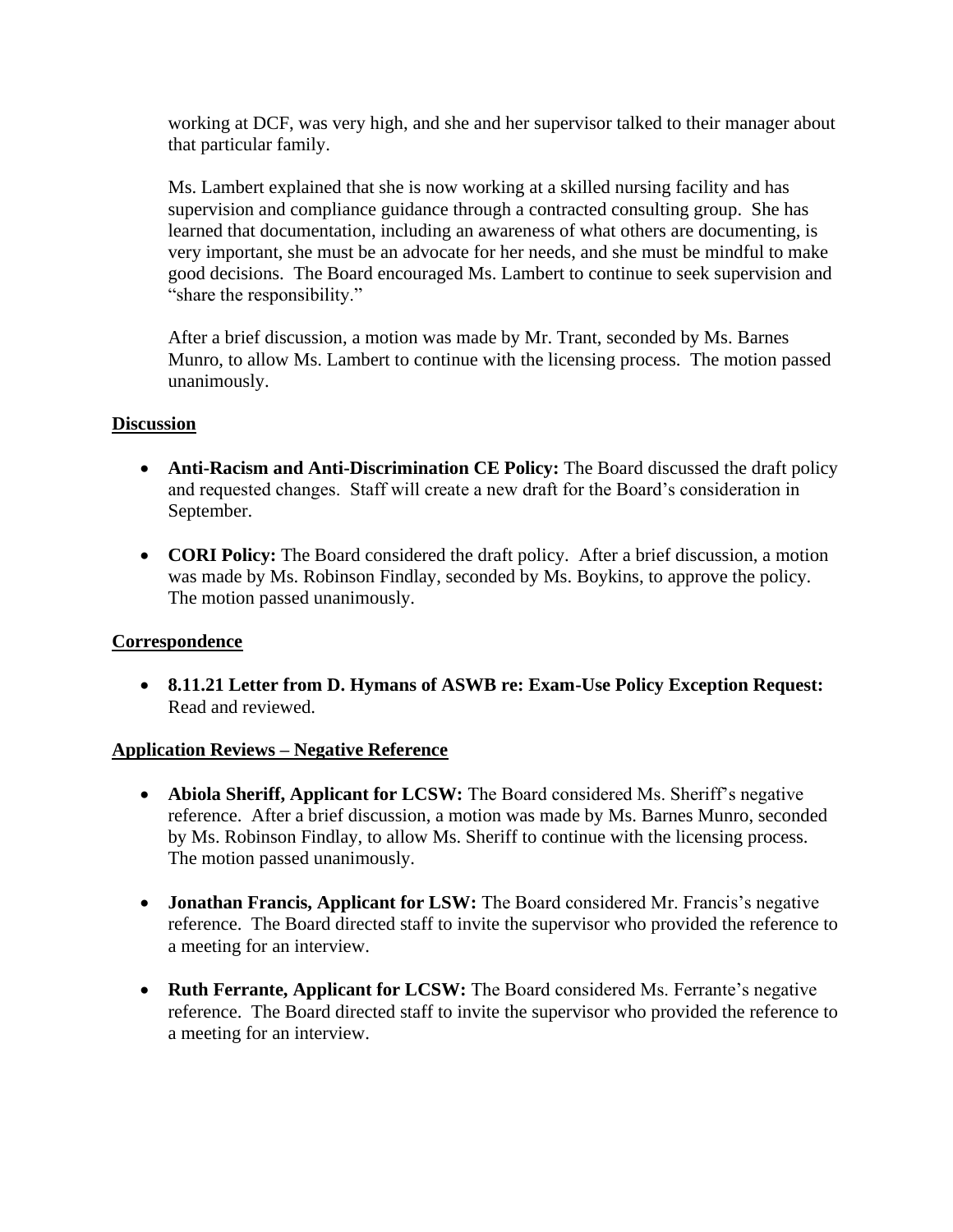# **Application Reviews – Prior Discipline**

- **Lisa Umanita, Applicant for LICSW:** The Board considered Ms. Umanita's prior discipline. The Board directed staff to invite Ms. Umanita to a meeting for an interview.
- **Thomas Brady, Applicant for LICSW:** The Board considered Mr. Brady's prior discipline. The Board directed staff to invite Mr. Brady to a meeting for an interview.

# **Monitoring Reports**

- **Vijay Dalal, 2018-001211-IT-ENF, Petition to Terminate Stayed Suspension:** The Board considered Mr. Dalal's petition. After a brief discussion, a motion was made by Ms. Barnes Munro, seconded by Ms. Boykins, to accept the petition. The motion passed unanimously.
- **Linda Lewis, 2017-000414-IT-ENF, Approval of CEs:** The Board considered Ms. Lewis's CEs and took no action.
- **Kelli Fowle, 2020-000364-IT-ENF, 2nd Quarterly Monitoring Report:** The Board considered Ms. Fowle's report. After a brief discussion, a motion was made by Ms. Boykins, seconded by Ms. Kelley, to accept the report. The motion passed unanimously.

**Executive Session** (Closed Session under G.L. c. 30A, s. 21(a)(1), individual character rather than competence, and G.L. c. 30A, s. 21(a)(7) to comply with G.L. c. 4, s. 7, para. 26(c) and G.L. c. 214, s. 1B, to review sensitive medical information)

At 10:35 a.m., a motion was made by Ms. Robinson Findlay, seconded by Ms. Barnes Munro, to exit the public meeting and enter into a closed executive session under G.L. c. 30A, s. 21(a)(1) to review the good moral character of an applicant, and under G.L. c. 30A, s. 21(a)(7) to comply with G.L. c. 4, s. 7, para. 26(c) and G.L. c. 214, s. 1B, to review sensitive medical information as part of an interview regarding a fitness to practice evaluation report and a CE extension request; (2) then enter into a closed quasi-judicial session under G.L. c. 30A, s. 18 to review a final decision and order; (3) then enter into investigative conference under G.L. c. 112 s. 65C to review cases; and then, after the conclusion of the investigative conference, (4) not return to the public meeting and adjourn. The motion passed unanimously by a roll call vote.

The Board entered executive session at 10:35 a.m.

**Quasi-Judicial Session** (Closed Session under G.L. c. 30A, s. 18)

The Board entered quasi-judicial session at 11:33 a.m.

During the quasi-judicial session, the Board took the following action: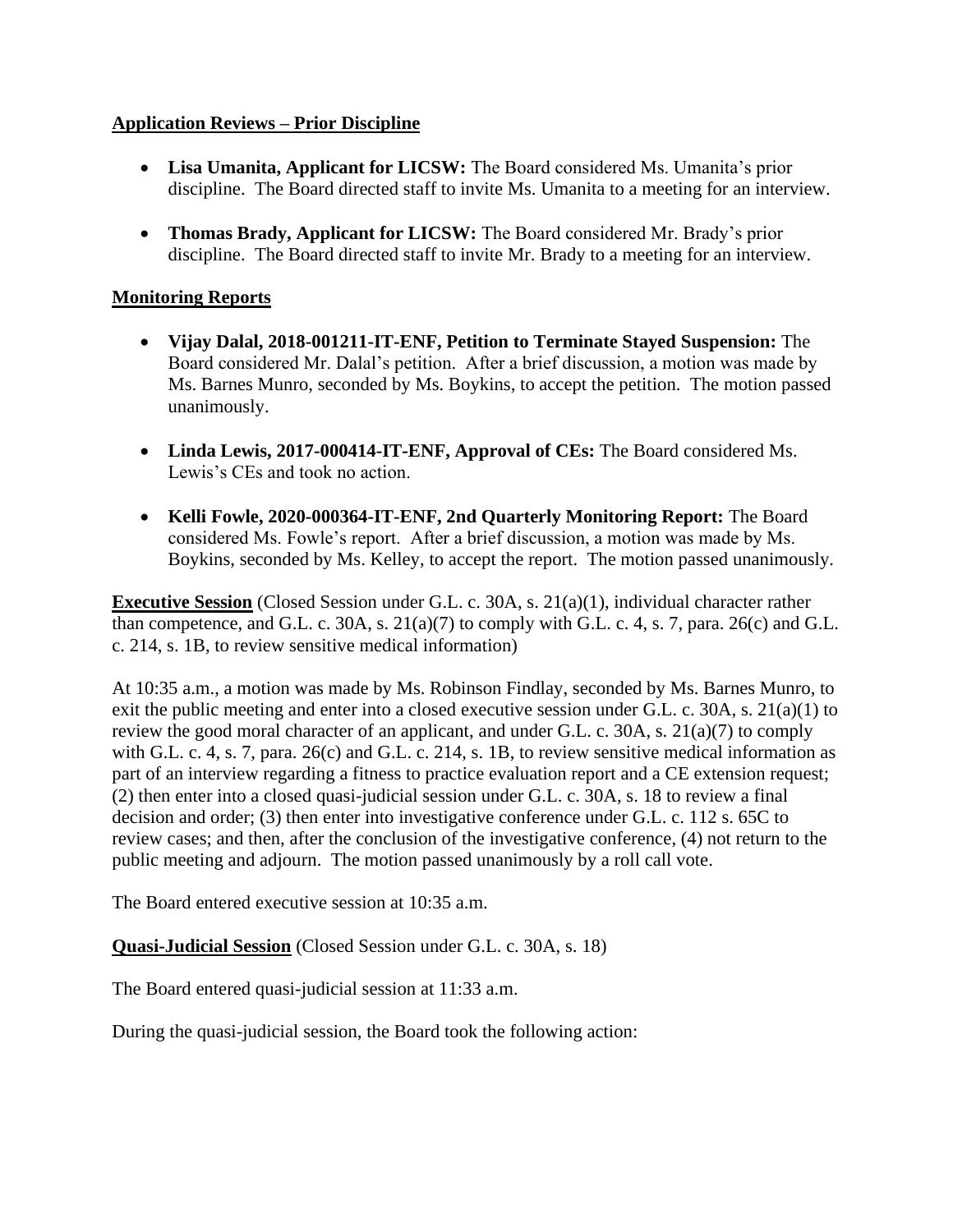#### **Final Decision and Order**

2020-001730-IT-ENF (KF): Determined sanction for final decision and order

**Investigative Conference** (Closed under G.L. c. 112, s. 65C)

At 11:35 a.m., a motion was made by Ms. Boykins, seconded by Mr. Trant, to exit quasi-judicial session and enter into a closed investigative conference under G.L. c. 112, s. 65C to review cases. The motion passed unanimously.

During the investigative conference, the Board took the following actions:

**Cases**

2021-000419-IT-ENF (LL): Refer to Office of

2020-001725-IT-ENF (RC): Refer to Office of

2021-000547-IT-ENF (KC): Dismiss with advisory letter

#### **Adjournment**

At 11:59 a.m., a motion was made by Ms. Barnes Munro, seconded by Mr. Trant, to adjourn the meeting. The motion passed unanimously.

The meeting adjourned at 11:59 a.m.

The above Minutes were approved at the public meeting held on September 28, 2021.

Brian P. Biel

Brian Bialas, Executive Director

\_\_\_\_\_\_\_\_\_\_\_\_\_\_\_\_\_\_\_\_\_\_\_\_\_\_\_\_\_\_\_\_\_\_\_\_

Prosecutions

**Prosecutions** 

#### **List of Documents Used During the Public Meeting:**

- Agenda for Meeting of August 24, 2021
- Public Meeting Minutes of July 27, 2021
- Executive Session Minutes July 27, 2021
- LICSW Application of Laura Lambert and Consent Agreement
- Draft Anti-Racism and Anti-Discrimination CE Policy
- Draft CORI Policy
- 8.11.21 Letter from D. Hymans of ASWB re: Exam-Use Policy Exception Request
- Documents regarding Negative Reference from LCSW Application of Abiola Sheriff
- Documents regarding Negative Reference from LSW Application of Jonathan Francis
- Documents regarding Negative Reference from LCSW Application of Ruth Ferrante